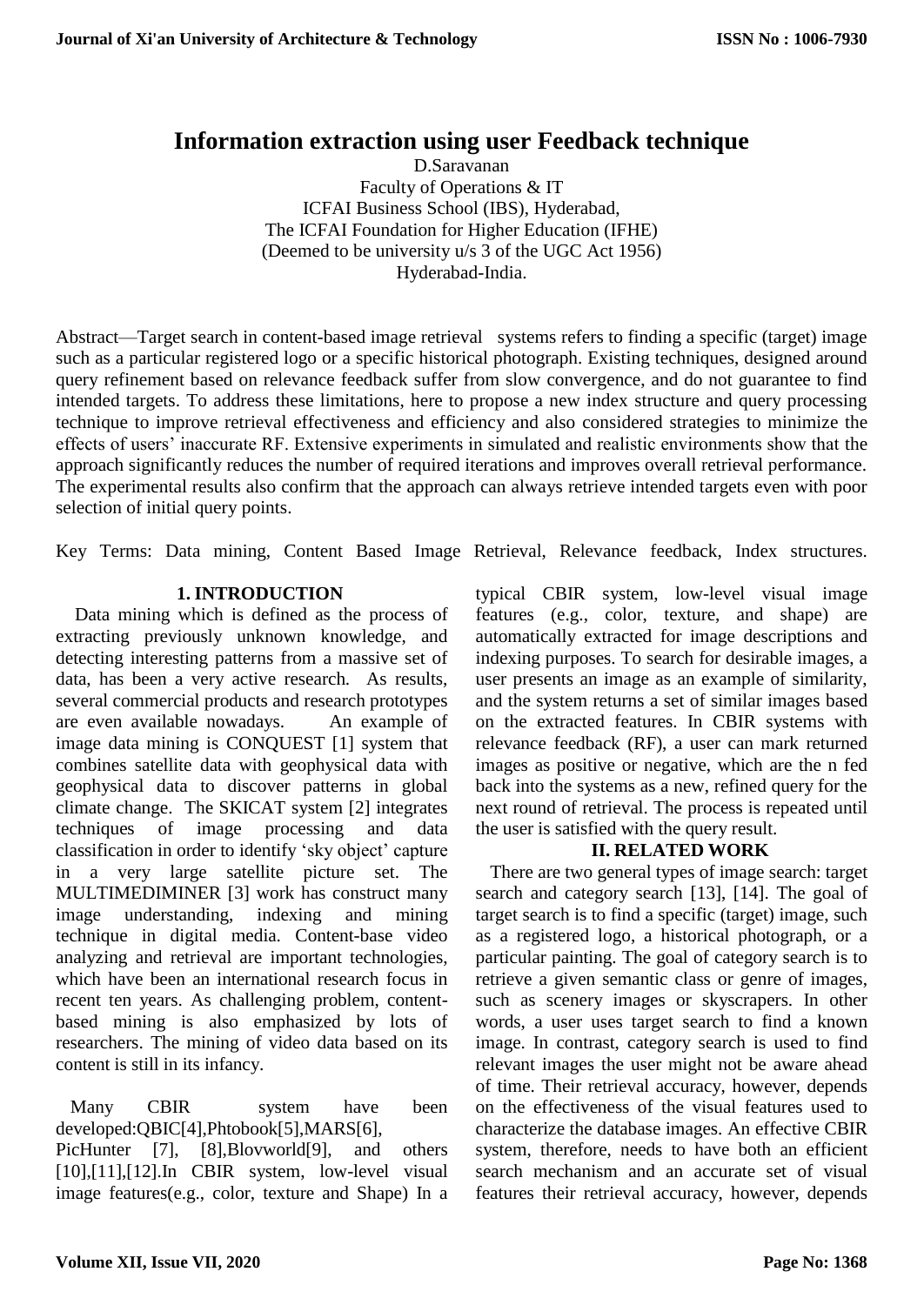on the effectiveness of the visual features used to characterize the database images. An effective CBIR system, therefore, needs to have both an efficient search mechanism and an accurate set of visual features. Existing target search techniques re-retrieve previously examined images (i.e., those retrieved in the previous iterations) when they again fall within the search range of the current iteration. This strategy leads to the following disadvantages:

No guarantee that the target can be found. The search operation generally takes several iterations of RF to examine a number of regions in the feature space, before it reaches the target image. During this iterative process, the search advancement might get trapped in a region as illustrated in Fig. 1. Slow convergence. Including previously examined images in the computation of the current centroid results in repeat retrieval of some of the images. This prevents a more aggressive movement of the search in the feature space.

Video editing is the process of selecting and joining various shots to create a final video sequence. A shot is defined as one exclusive stream of video frames recorded by a single camera. In video editing, there can be numerous ways to make the transition from one shot to another so that the quality of the created video depends on the user's skill. So, discovering the useful editing patterns from a video called "Video data mining". Advance in multimedia technology have yielded a video achieve, where a large amount and various kind of videos are stored. So, a user often spend a long time to find videos of his/her interest. In order of retrieve various kinds of events from a video achieve, we first conduct Video data mining to extract patterns from video.

### **III. IMAGE MINING**

There are two major issues that will affect the image data mining process. One is the notion of similarity matching and the other is the generality of the application area. For a specific application area, associated domain knowledge can be used to improve the data mining task. Since data mining relies on the underlying querying capability of the CBIR system, which is based on similarity matching, user interaction will be necessary to refine the data mining process. With image mining we will consider the four broad problem areas associated with data mining: Finding associations, Classification, Sequential pattern and Time series pattern. With all these , the essential component in

image mining is identifying similar objects in different images

# *A. Image Mining Algorithm Steps*

The algorithms needed to perform the mining of associations within the context of image. The four major image mining steps are as fallows:

1. Feature Extracting: Segment images into regions identifiable by region descriptors (blobs) ideally one blob represents one object.

2. Object identification and record creation: Compare objects in one image to objects in every other image. Label each object with an id. We call this step the preprocessing algorithm.

3. Create auxiliary images: Generate image with identified objects to interpret the association rules.

4. Apply data mining algorithm to produce object.

# *B. Content-Based Image Retrieval*

Content-Based Image Retrieval (CBIR), also known as Query by Image Content (QBIC) and Content-Based Visual Information Retrieval (CBVIR) is the application of computer vision to image retrieval problem, that is, the problem of searching for digitalimages in large database. "Content-based" means that the search will analyze the actual contents of the image[15]. The term 'content' in this context might refer to colors, shapes, textures, or any other information that can be derived from the image itself. Without the ability to examine image content, searches must rely on metadata such as captions or keywords, which may be laborious or expensive to produce. Retrieving images based on color similarity is achieved by computing a color histogram for each image that identifies the proportion of pixels within an image holding specific values that humans express as colors.

Current research is attempting to segment color proportion by region and by spatial relationship among several color regions. Examining images based on the colors they contain is one of the most widely used techniques because it does not depend on image size or orientation. Color searches will usually involve comparing colour histogram though this is not the only technique in practice. But this image search result may contains relevant data and nor relevant data, Because if we give black building, it may show some other black objects, so each and every image have some concept we can retrieve relevant this images based on this concepts. For inter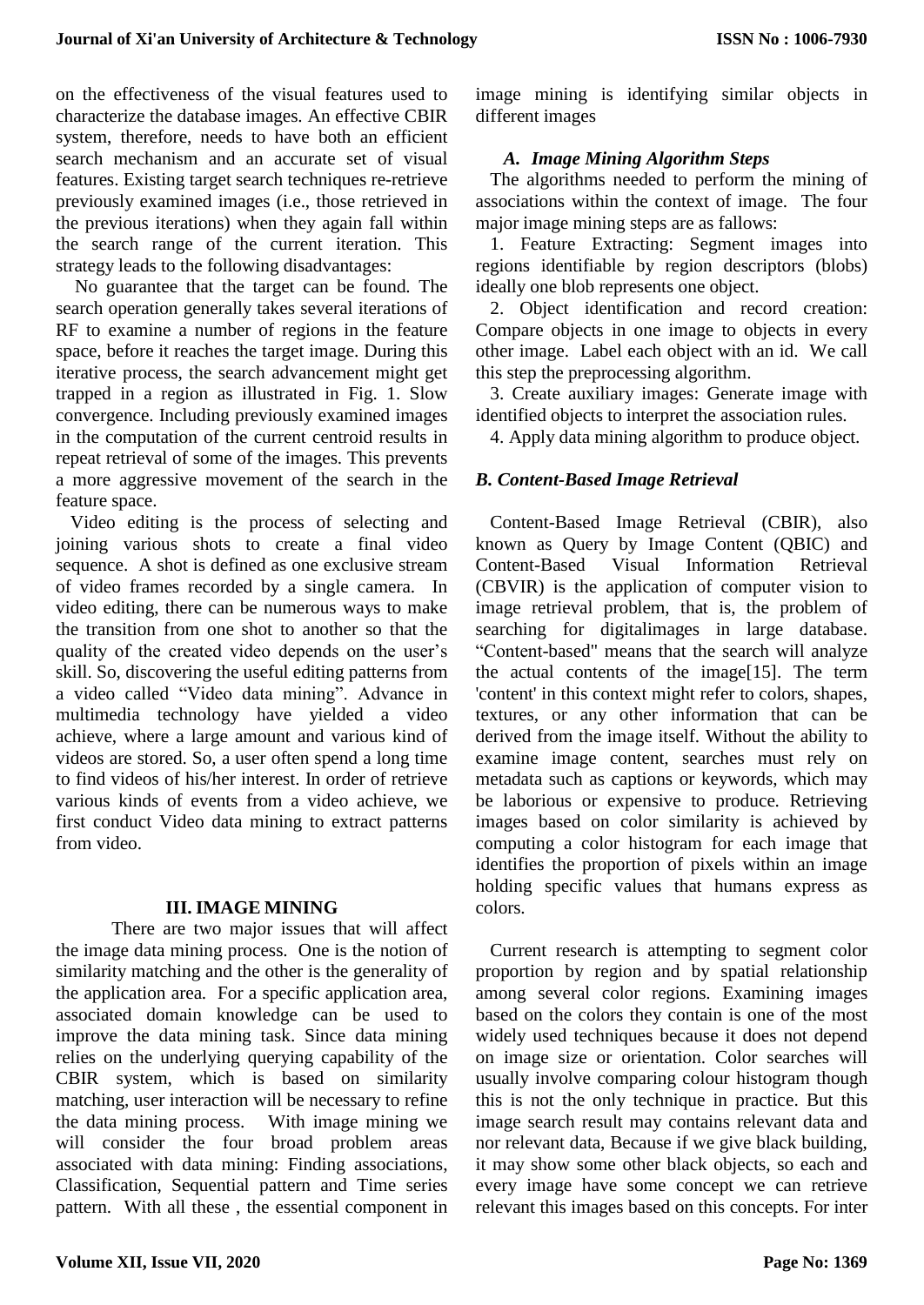relate this concepts using relevance feed back given by user .so if we get this feature and normal CBIR, this concept will display effective results.



Fig 1: Overview of the Search System

CBIR (Content Based Image retrieval) System modern image databases are queried by image content. Relevance feedback is an interactive process, which fulfils the requirements of the query formulation.

The user initializes a query session by submitting an image.

The system then compares the query image to each image in the database and returns the images that are the nearest neighbors to the query.If the user is not satisfied with the retrieved result, the user can activate an RF process by identifying which retrieved images are relevant and which are non relevant.

Based on the retrieved result users can give notification to the system which is relevant and which is non relevant this will store in virtual feature

Virtual feature can adapt that reference with that image category for future effective retrieval with indexing technique we can retrieve images with different concept.

# A. *Advantages of Proposed System:*

- 1. User Feedback is included.
- 2. Reduces the unrelated searches

3. The images are searched using the image properties

4. Single Image can have multiple concepts

#### **V. EXPERIMENTS**

In this section we present experimental results in realistic environments, and evaluate the effectiveness of the query processing technique. In the experiments that produced the number of iterations, we had to make sure that the compared techniques could successfully reach the intened targets.

### **VI CONCULSION**

This paper attempts to give a clear concept for CBIR the feasible approaches and possible applications of CBIR are discussed as well. The main advantage of the proposed method is the possibility of retrieval using high lever image semantic feature. Experiments with our prototype show that our approach can achieve fast convergence even in the realistic environments, and in very promising for large CBIR systems.



Fig 2: Frame Conversion Debate video



Fig 3: Frame Conversion Globe video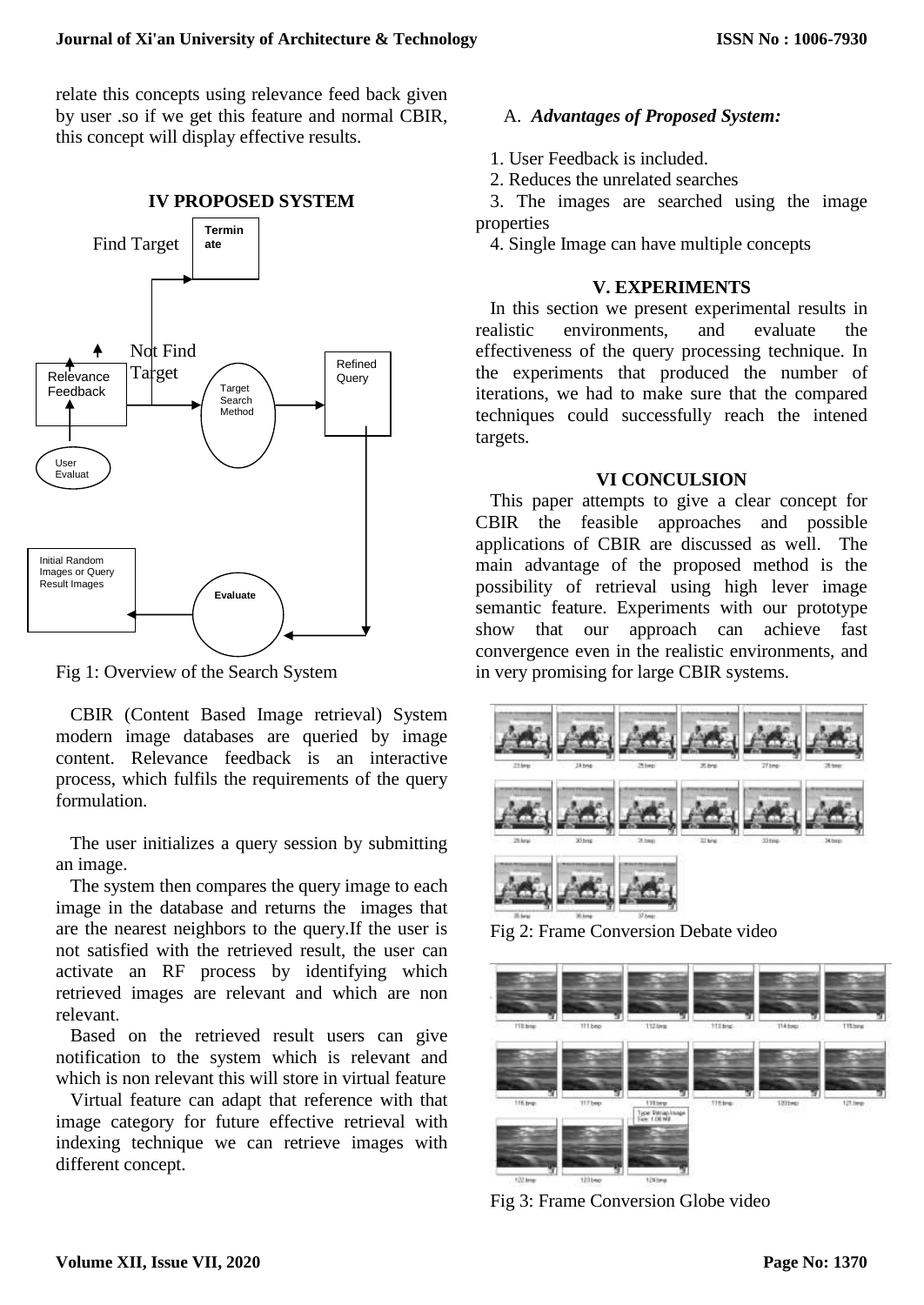

Fig 4: View Image



Fig 5: Upload Image

Tab 1: Duplication Elimination process

| Video<br>name    | Number<br>of Input<br>frames | Number<br>of output<br>frames | Duplicate<br>frames<br>removed |
|------------------|------------------------------|-------------------------------|--------------------------------|
| Cartoon          | 7                            | 6                             | 1                              |
| Graphics         | 16                           | 10                            | 6                              |
| Meeting          | 15                           | 14                            | 1                              |
| Natural<br>Scene | 15                           | 13                            | $\mathcal{D}_{\mathcal{L}}$    |
| Song             | 15                           | 14                            |                                |

| <b>fname</b>                                                             |          |  |
|--------------------------------------------------------------------------|----------|--|
| D:Wideo1Wideo Frame Comparision Using CURE AlgorithmNbinNFrames \145.bmp | 17320874 |  |
| D:Wideo1Wideo Frame Comparision Using CURE AlgorithmNbinNFrames \146.bmp | 17964267 |  |
| D:Wideo1Wideo Frame Comparision Using CURE AlgorithmYbinYFrames \147.bmp | 18608012 |  |
| D:Wideo1Wideo Frame Comparision Using CURE AlgorithmWhin\Frames \148.bmp | 19007717 |  |
| D:Wideo1Wideo Frame Comparision Using CURE AlgorithmWhin\Frames \149.bmp | 19472327 |  |
| D:Wideo1Wideo Frame Comparision Using CURE AlgorithmNbinNFrames \150.bmp | 19898512 |  |
| D:Wideo1Wideo Frame Comparision Using CURE AlgorithmNbinNFrames \151.bmp | 20300463 |  |
| D:Wideo1Wideo Frame Comparision Using CURE AlgorithmNbinNFrames \152.bmp | 20552418 |  |
| D:Wideo1Wideo Frame Comparision Using CURE AlgorithmNbinNFrames \153.bmp | 21017728 |  |
| D:Wideo1Wideo Frame Comparision Using CURE AlgorithmWhin\Frames \154.bmp | 21313259 |  |
| D:Wideo1Wideo Frame Comparision Using CURE AlgorithmNbinNFrames \155.bmp | 21753461 |  |
| D:Wideo1Wideo Frame Comparision Using CURE AlgorithmWhin\Frames \156.bmp | 22026854 |  |
| D:Wideo1Wideo Frame Comparision Using CURE AlgorithmWhin\Frames \157.bmp | 22240212 |  |
| D:Wideo1Wideo Frame Comparision Using CURE AlgorithmYbinYFrames \158.bmp | 22205344 |  |
| D:Wideo1Wideo Frame Comparision Using CURE AlgorithmWhin\Frames \159.bmp | 22329771 |  |
|                                                                          |          |  |

Fig 6Duplicate removal histogram calculation



Fig7: Search Image



Fig 8: Relevant Image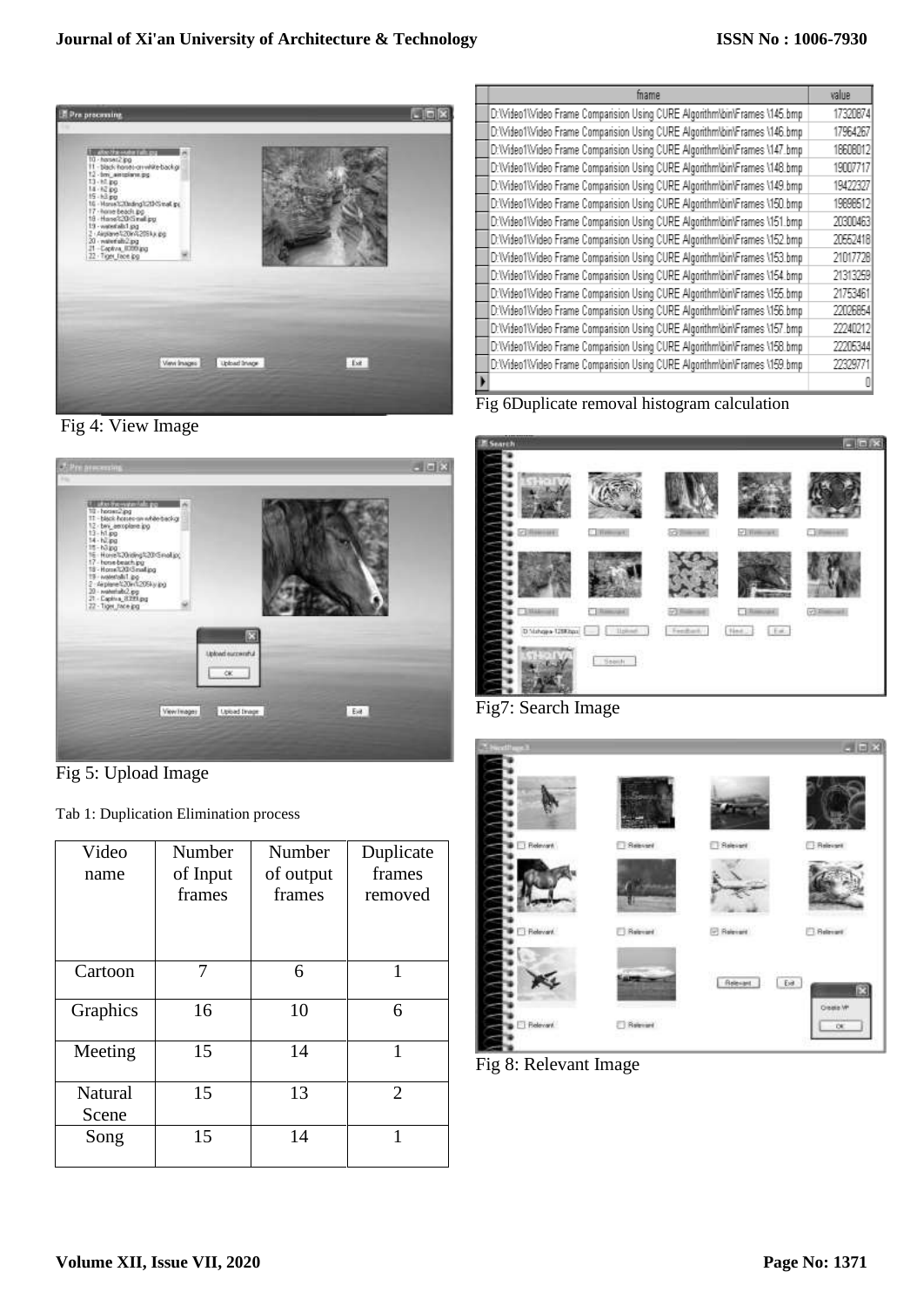

Fig 9: Feed back Image(create VF)



Fig 10: Sampling queries.



Fig11: Constrained sampling queries.

#### REFERENCES

[1] P.Stolorz, H.Nakarmura, E. Mesrobian, R.Muntz, E.Shek, J.Santos, J Yi, K Ng, S.Chien, C. Mechnoso, and J.Farrar. Fast spatio-temporal data mining of large gelphysical database. In Proc. Of Int'l Conf. on KDD , pages 300- 305,1995.

- [2.] U.Fayyad, S.Djorgovski, and N.Weir,. Automating the analysis and cataloging of sky serveys. Advances in knowledge Discovery with Data Mining, pages 471-493, 1996.
- [3] D.Saravanan, "Video data image retrieval using – BRICH", World journal of Engineering, Vol.14, Issuu 4, Pages 318-323, Aug 2017.
- [4] D.Saravanan," Image frame mining Using indexing technique" Data Engineering and Intelligent Computing , SPRINGER Book series, Chapter 12 , Pages 127-137, ISBN:978- 981-10-3223-3,July 2017.
- [5] A. Pentland, R.W. Picard, and S. Sclaroff, "Photobook: Content- Based Manipulation for Image Databases," Int'l J. Computer Vision, vol. 18, no. 3, pp. 233-254, 1996.
- [6] D.Saravanan, "Clustering of video in formations using BRICH Methodology" Pak journal of biotechnology, Vol 14(Special Issue-II-2017), Pages 377-380, Dec- 2017
- [7] W.Y. Ma and B. Manjunath, "Netra: A Toolbox for Navigating Large Image Databases," Proc. IEEE Int'l Conf. Image Processing (ICIP '97), pp. 568-571, 1997.
- [8] D.Saravanan" Effective Video Data Retrieval Using Image Key frame selection", Advances in Intelligent Systems and computing , Pages 145- 155,jan-2017.
- [9] D.Saravanan," Effective video Content Retrieval using image attributes", EAI Endorsed Transactions on energy Web and Information Technologies, Vol5, Issues18, e8, Pages 1-5. June 2018.
- [10] I. Bartolini, P. Ciacci, and F. Waas, "Feedbackbypass: A New Approach to Interactive Similarity Query Processing," Proc. 27th Int'l Conf. Very Large Data Base (VLDB '01), pp. 201-210, 2001.
- [11]R. Brunelli and O. Mich, "Image Retrieval by Examples," IEEE Trans. Multimedia, vol. 2, no. 3, pp. 164-171, 2000.